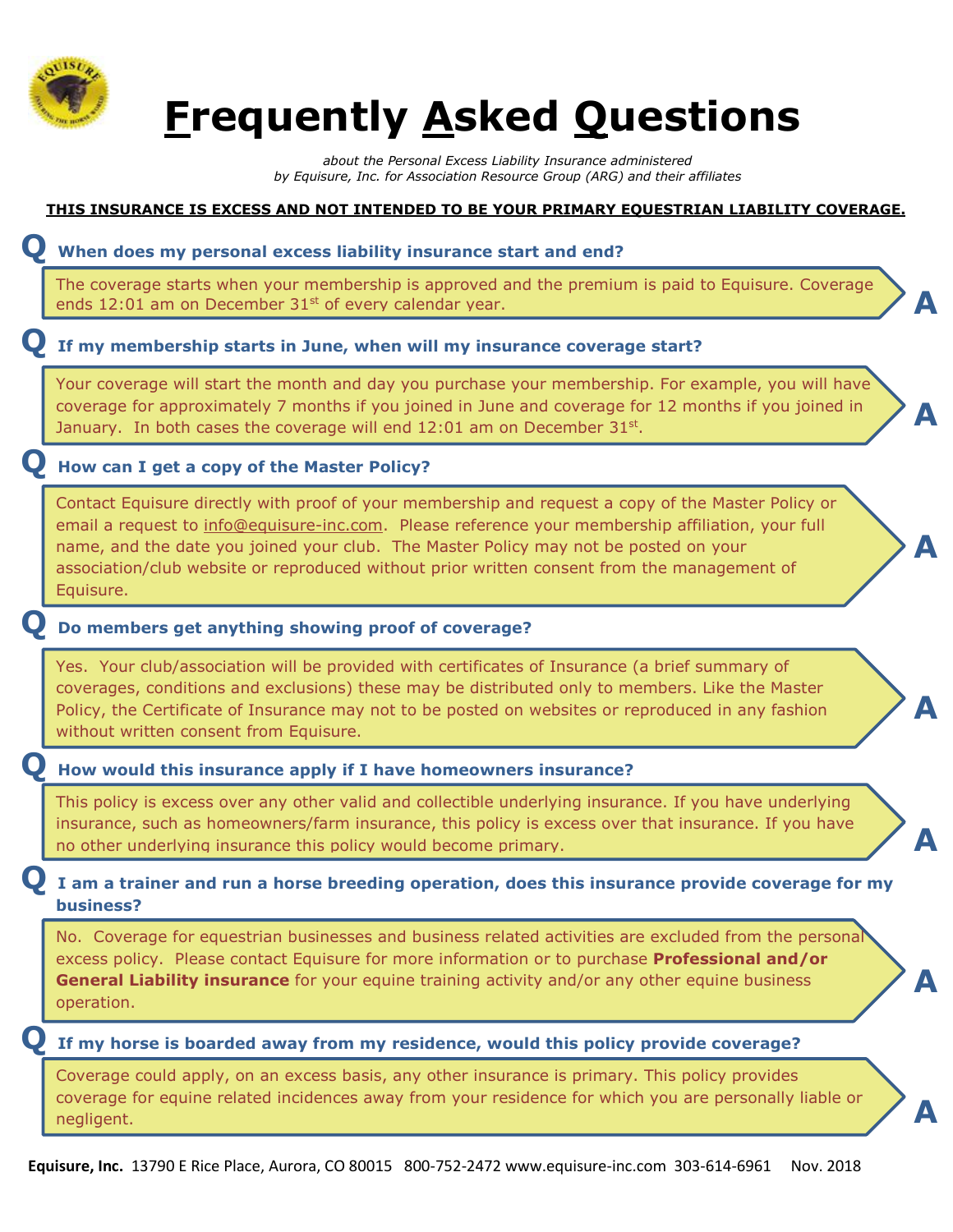

# **Frequently Asked Questions**

**A**

**A**

**A**

**A**

**A**

**A**

**A**

**A**

#### **Q If I lend my horse to someone to ride, how could coverage apply?**

This policy would be excess but provides coverage for bodily injury and/or property damage to a third party for an equine related incident caused by a horse you own for which you are held legally liable.

#### **Q Is my horse covered if it dies?**

No. This policy does not provide animal mortality coverage for horses you own. **Equine Mortality/Major Medical Insurance** can be purchased by calling Equisure (800-752-2472) or request an internet quote at **www.equisure-inc.com**.

#### **Q How are insureds defined?**

Family Membership: includes "you", your resident spouse and your children under 18 years of age The each occurrence limit is the most we will pay for the sum of damages claimed against you, your resident spouse and your resident children under 18 years of age.

Individual Membership: The Each Occurrence Limit is the most we will pay for the sum of damages claimed against you (the member) arising out of one occurrence.

For any claim to be considered, the member(s) must have a valid membership and be in good standing with the affiliate association/club of Association Resource Group. The General Aggregate limit is the most we will pay for the sum of all damages claimed.

#### **Q If I fall off my horse and broke my arm, would this policy provide coverage?**

No, not under the Personal Excess Policy. This is not a medical insurance policy. You would need to have your own health or accident insurance.

#### **Q What limits are provided by this policy?**

The limits provided under this policy per household and are shared by all member of the same residence:  $$1,000,000$  aggregate limit  $\sim $1,000,000$  per occurrence limit

#### **Q Can I increase the limits provided by this policy?**

No.

### **Q Can I add an additional insured to this policy?**

This policy provides personal excess liability insurance for you. It does not allow for the addition of additional insureds. If needed, you can purchase Primary Equine Liability insurance for owned horses on a primary basis and add an additional insured.

### **Q What should I do if I think I have a claim?**

1. Immediately document all the details about the incident 2. Get the names and phone numbers of any witness(es) 3. Do not admit fault or make any monetary payment 4. Contact Equisure at 800- 752-2472.

## **For any additional questions please contact Equisure, Inc.**